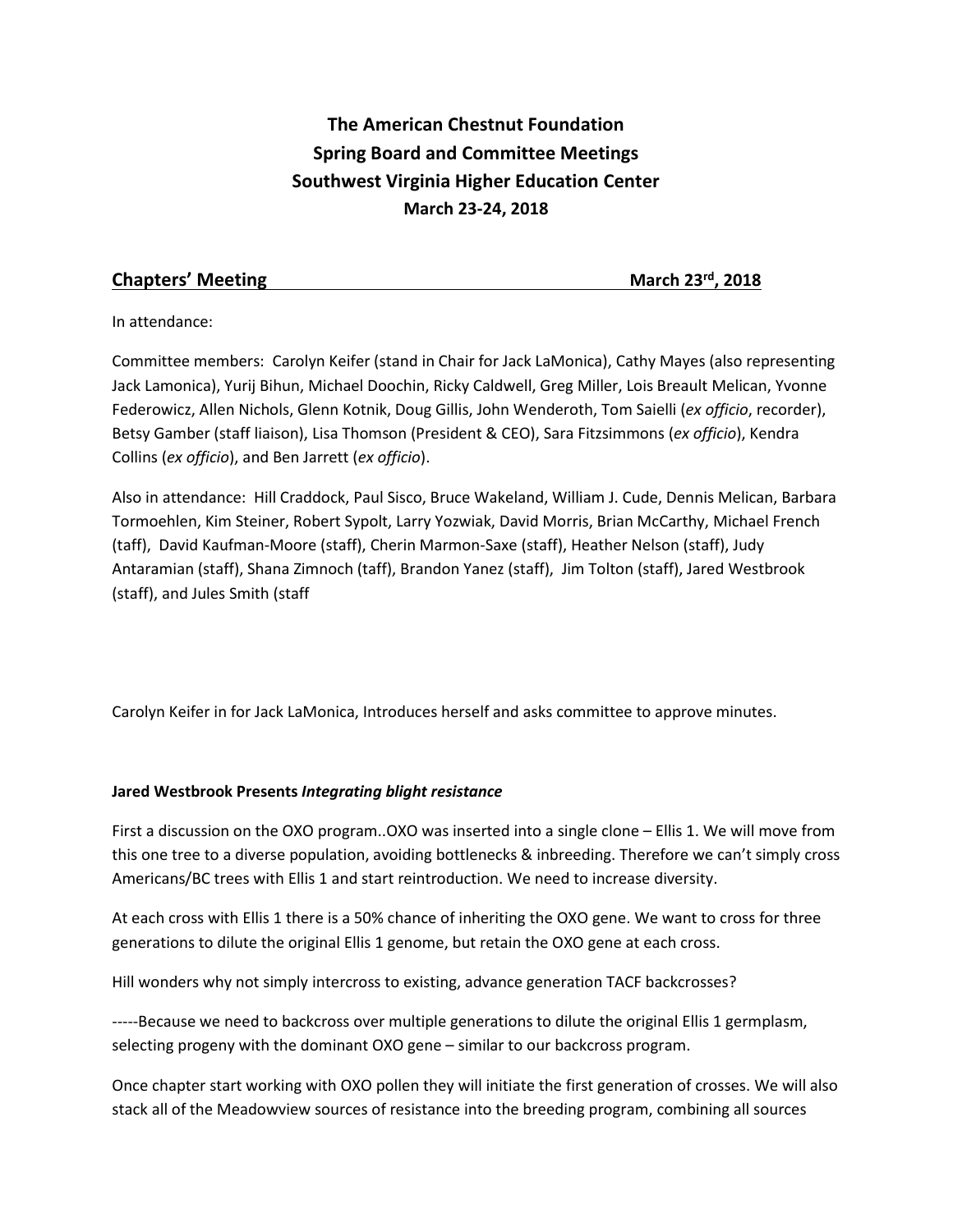with OXO. We will continue backcrossing for three generations to increase diversity and local adaptation.

We will simultaneously make similar backcrosses with pure Americans for three generations, potentially adding up to 500 new sources of American chestnut to the program in the first cross (across all chapters), selecting for resistance at each generation, and crossing with another 500 sources, etc. The large numbers of chestnuts at each generation provide the effective population size to increase diversity and minimize inbreeding.

Note that Scott Merkle has also inserted the OXO gene into a Virginia source of American chestnut. Adding another transgenic source should greatly help in terms of the population size and inbreeding coefficient.

Among the progeny selected for the OXO gene, we will also select against founder genomes using genetic markers.

Additionally, we will attempt to speed up pollen development using red:far red lighting to encourage catkin development within 1-2 years (red:far red lighting has been shown to induce early flowering in other species) . Pollen and/or female flowers could be available to cross with unique sources of Americans within a short timeframe.

-----This means we need to augment our American chestnut germplasm conservation through seed harvest, seedling transplant and/or grafting. We need to especially go after areas underrepresented in the current chestnut program.

-----Tentative target for new sources of American chestnut may range between 100-250 trees per chapter (assuming 33% survival to reproductive maturity). Also while searching for new sources of American chestnut volunteer can collect leaf samples at each location. The samples can be used to study genetic diversity across the range.

*Chapters can get involved by helping find new sources of American chestnut and transplanting to GCO's.* 

#### Thoughts/Questions

Be careful not to over select for early flowering – we could inadvertently select for those genetic traits.

Yvonne wonders about spacing in the GCO to encourage long-term survival. We want wider spacing.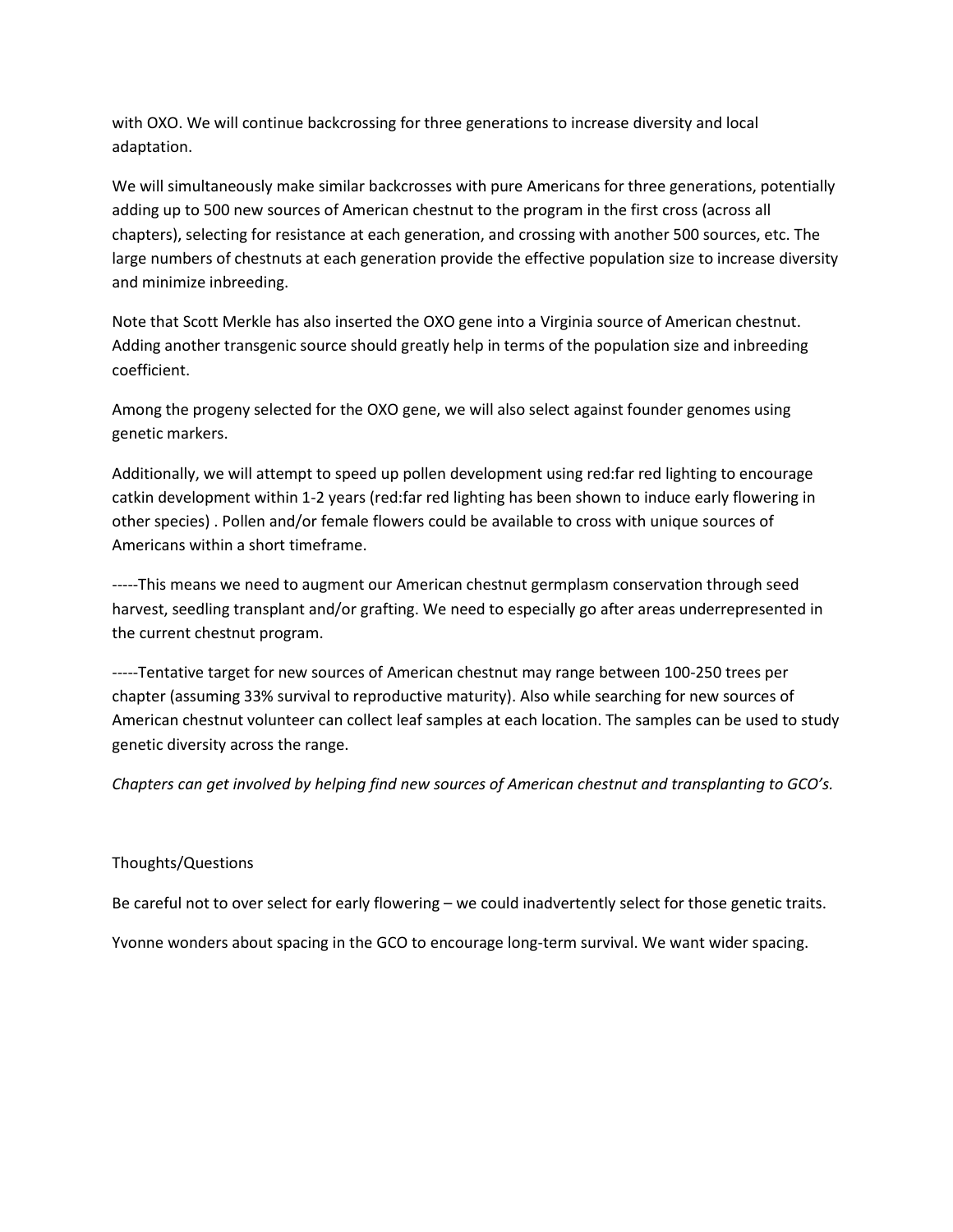# **Tom's talk**

Tom presents on "finding new sources of American chestnut" and establishing GCO's

Chapters can make finding chestnuts a goal. New sources could provide germplasm for conservation orchards and leaf samples for landscape genomics research

Working with chapter members and other unaffiliated groups, plan hikes to train on tree ID and TreeSnap.

Genome-informed strategic germplasm conservation: Collect a range-wide sample of leaves from 1000 American chestnuts for DNA analysis

- 200 locations
- 5-10 individuals per location
- Grouped samples
- east v. west
- high v. low
- north v. south
- unique landforms

should allow DNA sequenced for range-wide diversity, population bottleneck, and genome-environment association analyses

Q how many trips and who collects the leaf samples?

---Jared will send a protocol

Allen, if you are searching state-wide, how far apart do sources need to be to be considered unique?

----For leaf samples, samples should be collected greater than a mile or more apart, except when collecting a transect of up to 5 samples collected at least 100 meters apart.

There are some misgivings regarding digging up chestnuts. Some folks like the idea of grafting. Greg Miller notes that they do not survive very long and do not produce a ton of female flowers. There are a lot of problems with grafts, so you would need a graft maintenance program involving repeated grafts long enough to produce seeds.

#### **Betsy and Jules Discuss the Chapters Page on the TACF website**

Chapters Page will be coming soon. However, it is an ongoing process. Stay tuned for continued development.

It will be password protected, just for chapters in-house website needs.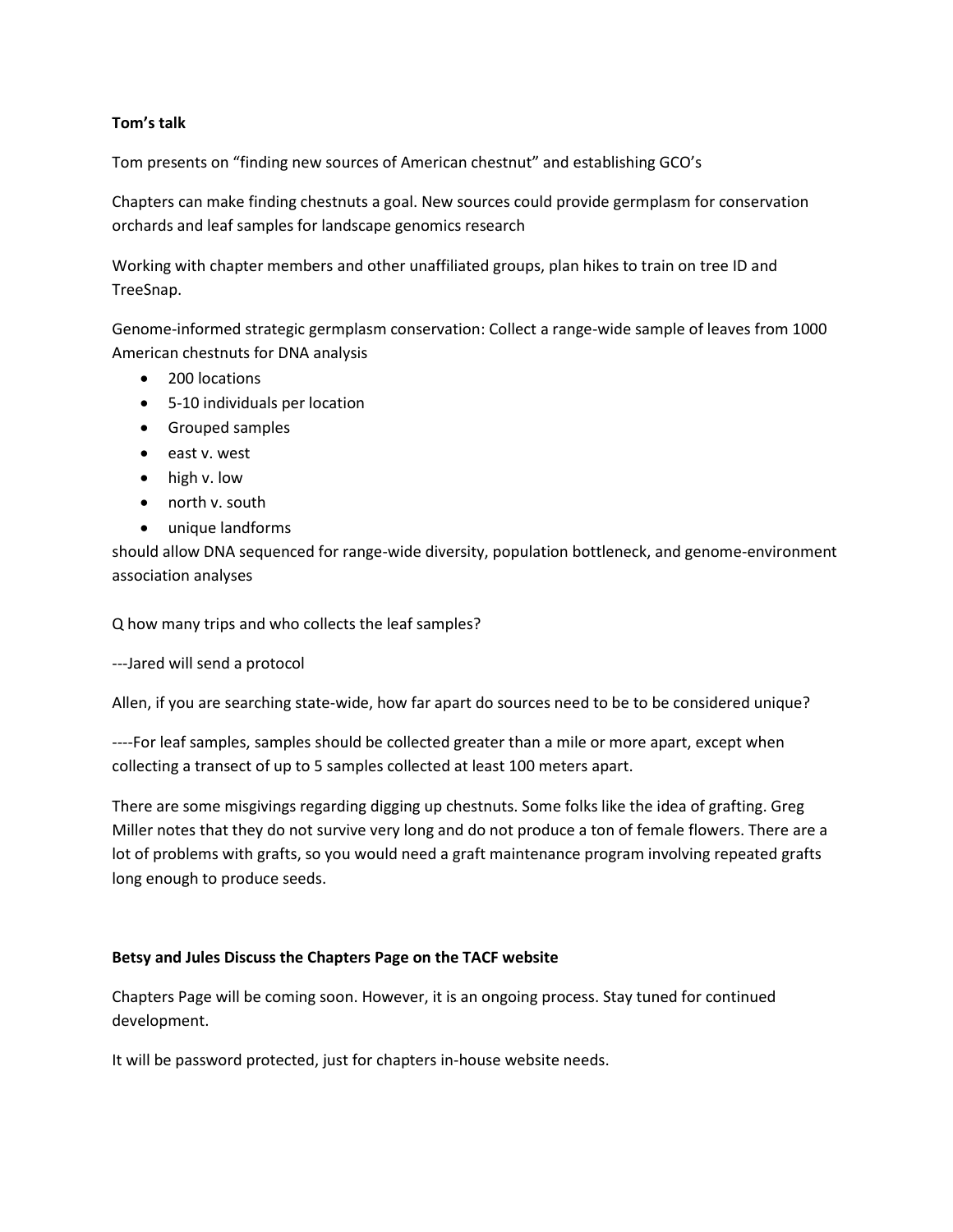FYI - Jules is our director of communications, and handles all thing "communication and/or marketing" remember that he is here to help the chapter with their needs. (Including: communication and marketing, contact information, grants info, membership resources, and science), now you can find what you need in one location - Jules.

#### Story submission guidelines

You can find "story submission guidelines" on the TACF website, should make it simpler to submit articles to the Journal. Note that a good article for the Journal should be approximately 700 words, with several pictures (must be high resolution). Articles in the eSprout should run approximately 90-100 words and one or two picture. However, if your eSprout article I larger, the edited version runs in the eSprout and the full-length version gets put on the website news page, which is cool.

# Social media, etc.

We get a lot of action on our Social media (twitter and Facebook) so pitch in. It's a photo and a blurb about an event or something cool.

"In the News" – Our news page, link to it from the website (or via eSprout) has cool, short stories; archived, searchable stories available.

"Website Events Calendar" - A calendar of events for TACF and all the chapters can post any interesting upcoming events.

Note that current TACF branding and logo can be found on the "chapters resource page" – please use the correct logo and/or refer to our vision & mission statements here

"We want to hear from you" -We want input, stories, info, anything about your chapter is doing. Story submissions: Jules discussing guidelines for eSprout , journal and social media. We really want to involve the chapters, we want your stories.

#### **Chapter sharing of seeds and seedlings?**

Pure American chestnuts that can be purchased through TACF are sold-out (1500 seeds). The pure American chestnut program is always popular. Should happen every year.

Alternatively, B3F3 stock is less this year, probably the numbers will go down a little more as we continue culling the Meadowview seed orchards, but as the selected trees have more room to grow, they will produce more seeds over time…

Q? Yuri wants to know about the B3F3s that go to nurseries. Sara explains that several thousand go to grant-funded minedlands projects, flight 93, research projects, and even chapters if they put requests in